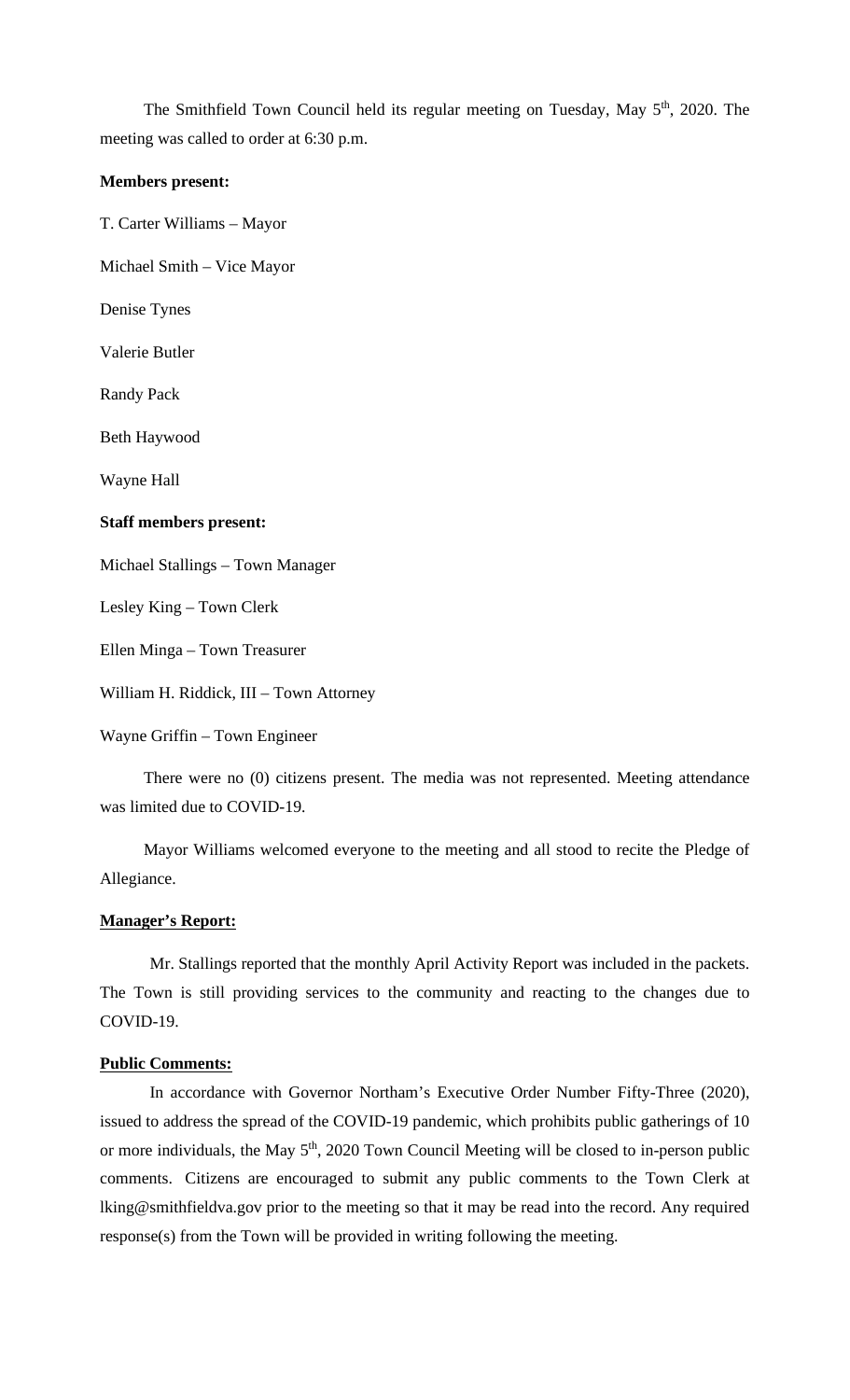The Town Clerk stated that no emails or mail had been received to provide public comments to the Council.

### **Council Comments:**

Mayor Williams welcomed the new Town Manager, Michael Stallings, to his first Town Council meeting.

# **Consent Agenda:**

Mayor Williams asked if anyone would like to pull any item from the agenda for further discussion. He pulled the item C1.e and C4.

### C1. Invoices Over \$10,000 Requiring Council Authorization:

| a. IOW County – IT Services   | \$33,750.00 |
|-------------------------------|-------------|
| b. Berkley Group – Interim TM | \$17,710.00 |
| c. Lewis Construction         | \$12,000.00 |
| d. Lewis Construction         | \$15,162.50 |
|                               |             |

e. Pulled from Consent Agenda

Councilman Pack explained the invoices and recommended them for approval.

# C2. Motion to Award Vehicle Maintenance Contract to Smithfield Truck & Auto Center.

Mayor Williams explained that the Town had received two bids. Smithfield Truck & Auto were the lowest bidder. The Police Department and the Public Works Department are happy with their work. They are recommended for this contract.

C3. Motion to Accept Capital Improvements at Windsor Castle Park.

Mayor Williams explained that the renovations are done. He thanked everyone involved.

Vice Mayor Smith stated there were talented people handling the renovations.

C4. Pulled from Consent Agenda.

Vice Mayor Smith made a motion to approve the consent agenda items except for C1.e and C4. Councilman Pack seconded the motion. Mayor Williams called for the vote.

On call for the vote, seven members were present. Councilwoman Tynes voted aye, Councilman Hall voted aye, Councilman Pack voted aye, Councilwoman Butler voted aye, Councilwoman Haywood voted aye, Vice Mayor Smith voted aye, and Mayor Williams voted aye. There were no votes against the motion. The motion passed.

# **Item C1.e - Invoice – Blair Brothers, Inc. for \$ 27,662.24:**

The Town Manager stated that he requested to pull the invoice. Town staff has additional review to do prior to paying this invoice. It is for the right turn lane at the Joseph W. Luter, Jr. Sports Complex.

Councilman Pack suggested that the Council approve the payment at the discretion of the Town Manager.

The Town Manager stated that he would approve payment when staff is satisfied with the project.

Councilman Pack made a motion to allow the Town Manager to pay Blair Brothers, Inc. for their work when the Town is satisfied with the project. Councilman Hall seconded the motion. Mayor Williams called for the vote.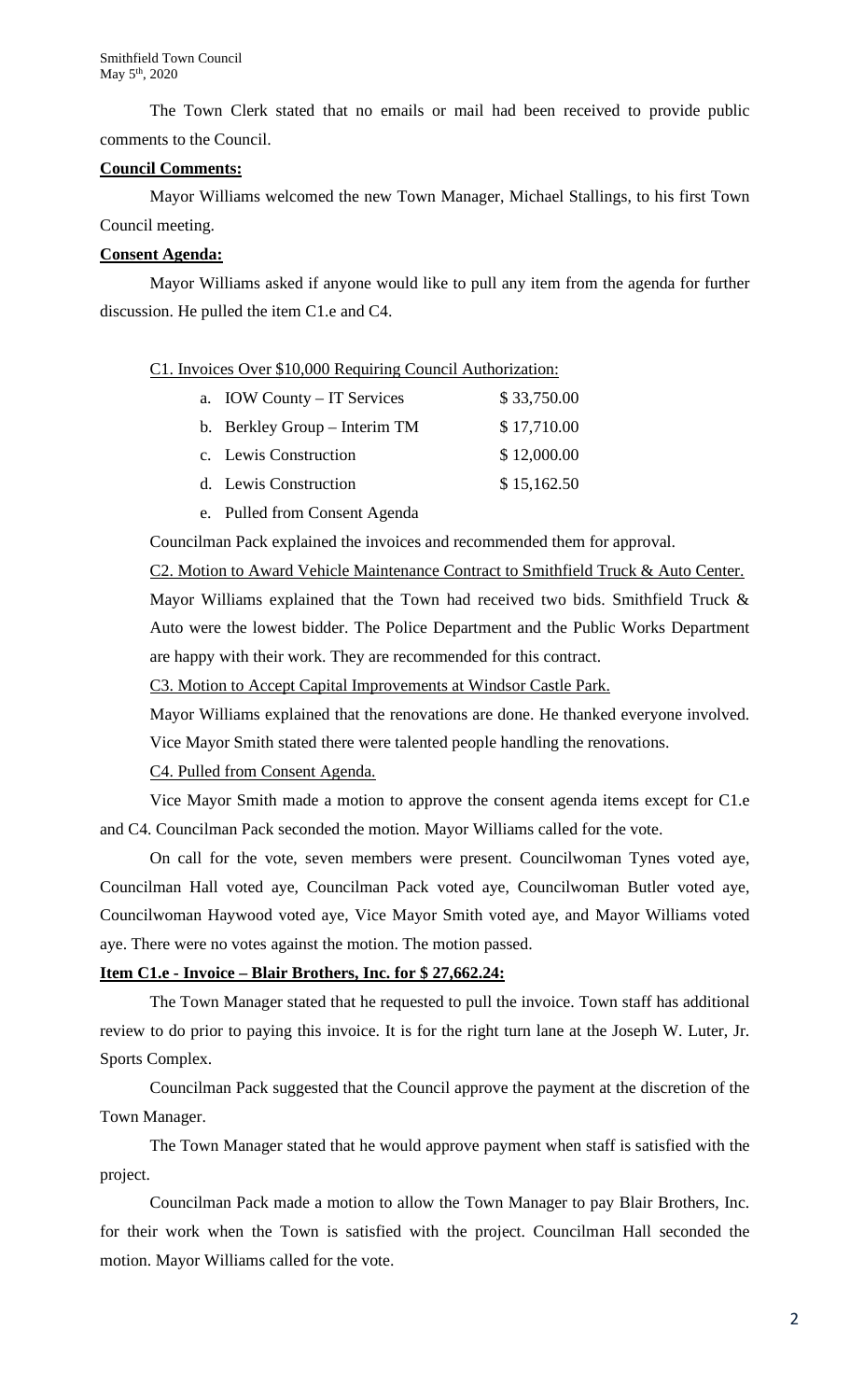On call for the vote, seven members were present. Councilwoman Tynes voted aye, Councilwoman Haywood voted aye, Vice Mayor Smith voted aye, Councilman Pack voted aye, Councilwoman Butler voted aye, Councilman Hall voted aye, and Mayor Williams voted aye. There were no votes against the motion. The motion passed.

# **Item C4. – Motion to Approve Task Order #1 on both Route Alternatives from Kimley Horn and Associates for the Multi-Use Path:**

The Town Manager stated that further clarifications are needed from the engineers and revisions in their proposal to ensure that the survey work includes everything needed. VDOT will also need to move some money around for the project.

The Town Engineer, Wayne Griffin, explained to Council that a question was brought up about how long the Town has to utilize the funds. VDOT said that they do not know when they can pull it. Mr. Griffin's impression is that as long as VDOT sees activity going on with the project Richmond would probably let the Town continue on with the work. The way the funds have been allocated for the project are in three basic categories: preliminary engineering, rightof-way, and construction. It is a total of \$237,000.00 roughly allocated for the project. Preliminary engineering and design are in the range of \$20,000.00 to spend. There is \$56,000.00 for right-of-way acquisition and \$160,000.00 roughly for construction. Mr. Griffin would like to contact Kimley Horn and VDOT and re-allocate the funds so that the bulk of the money is for preliminary engineering/plans. He would like to have Kimley Horn send a revised proposal for the alternative for John Rolfe Drive/Lumar Road alternative and the one for South Church Street. He plans to try and have both ready for the Town Council Committees this month. He stated that he would present everything then. He has to submit the revised allocation back to VDOT. They must then approve it. If Council has already approved the Kimley Horn task letters, then he can give them authorization to go ahead and do the surveys. The Town would get reimbursed for the expenditure.

The Town Manager stated that the Town would probably not spend any money until July. It puts the project into next fiscal year.

Councilman Pack stated that he believes it is redundant to do 30% design submittals for both routes. The Town was trying to decide which route originally; but designing both routes seems wasteful at this point.

The Town Engineer stated that the plans would determine what effect the sixteen-foot bike trail would have for each property. Once the determination is made about the route then the Town can go ahead and ask Kimley Horn to continue with the design for the selected route. The route would be for the east side (7-Eleven side) of South Church Street.

Councilman Pack stated that the west side is a pretty clear shot and would help with shifting the lanes on the Cypress Creek bridge.

Councilwoman Tynes stated that it was discussed briefly. Once the path joins Battery Park Road at Ringo's then pedestrians/cyclists must cross the intersection.

Mayor Williams stated that he would like to look at the west side of South Church Street. He stated that many citizens have commented on the path and all have different opinions.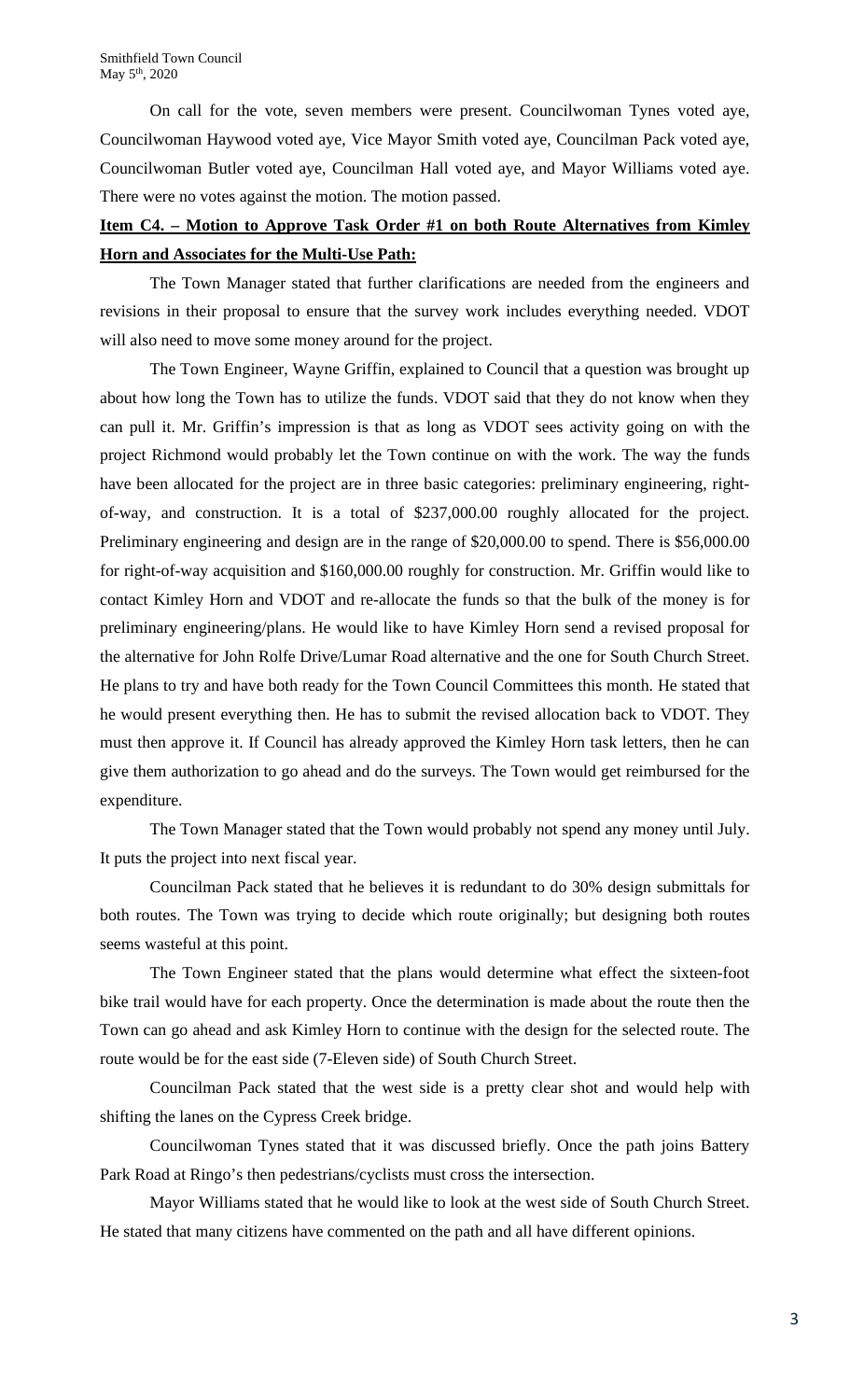Councilwoman Tynes stated that a diagonal crossover might work so that no one has to cross two streets.

Mayor Williams asked the Town Engineer what needed to happen to look at the west side of South Church Street.

Councilman Hall recalled that the west side might be needed for VDOT in the future.

The Town Engineer stated that if VDOT were to do the three-lane project there would need to be a sidewalk on the west side which would tie into the bridge at Cypress Creek.

Councilman Pack stated that a citizen had an idea as the bridge is remodeled. They suggested that the Town shift the lanes of traffic closer to the Smithfield Station side of the bridge where the walkway is now. The walkway would be moved to the other side.

The Town Engineer stated that it had never been brought up to him by VDOT. He believes they might consider it. He will discuss it with them in the bridge repair meetings. The crossing at Battery Park Road is signalized. It is best to have pedestrians cross at a signal. He explained that the sidewalk would not be needed on the west side if the trail was there. If VDOT adds the third lane to South Church Street from the west side toward the east side, he believes VDOT would add a sidewalk on the east side.

Mayor Williams asked what the cost would be.

The Town Engineer stated that the cost would probably double to look at both sides of South Church Street.

Mayor Williams suggested that the Council not include the John Rolfe Drive/Lumar Road study and concentrate on the South Church Street study only.

Councilwoman Tynes stated that citizens already feel safe riding in their neighborhoods. Concentrating on South Church Street would make a safe multi-use path along South Church Street and enhance it as well. Citizens have wanted a walkway on South Church Street for years. Since there is not a lot of funding, she suggested that Council only look at both sides of South Church Street.

Councilman Hall believes South Church Street is the better option after considering all other options. He stated that a multi-use path on one side and a sidewalk on the other would be an asset to all involved.

Councilwoman Haywood stated that South Church Street would serve the community best.

Councilman Hall made the motion to direct Kimley Horn to study the route alternatives on both sides of South Church Street for the multi-use path. The John Rolfe/Lumar Road alternative is no longer an option. Vice Mayor Smith seconded the motion. Mayor Williams asked if there was any further discussion.

The Town Engineer added that if the multi-use path is on the west side of South Church Street there would be a concern with how to cross to the east side of the bridge. He wanted Council to understand that if nothing changes at the bridge then pedestrians still have to travel from the west side to the east side.

Councilman Pack stated that VDOT could solve that issue by shifting the lanes over.